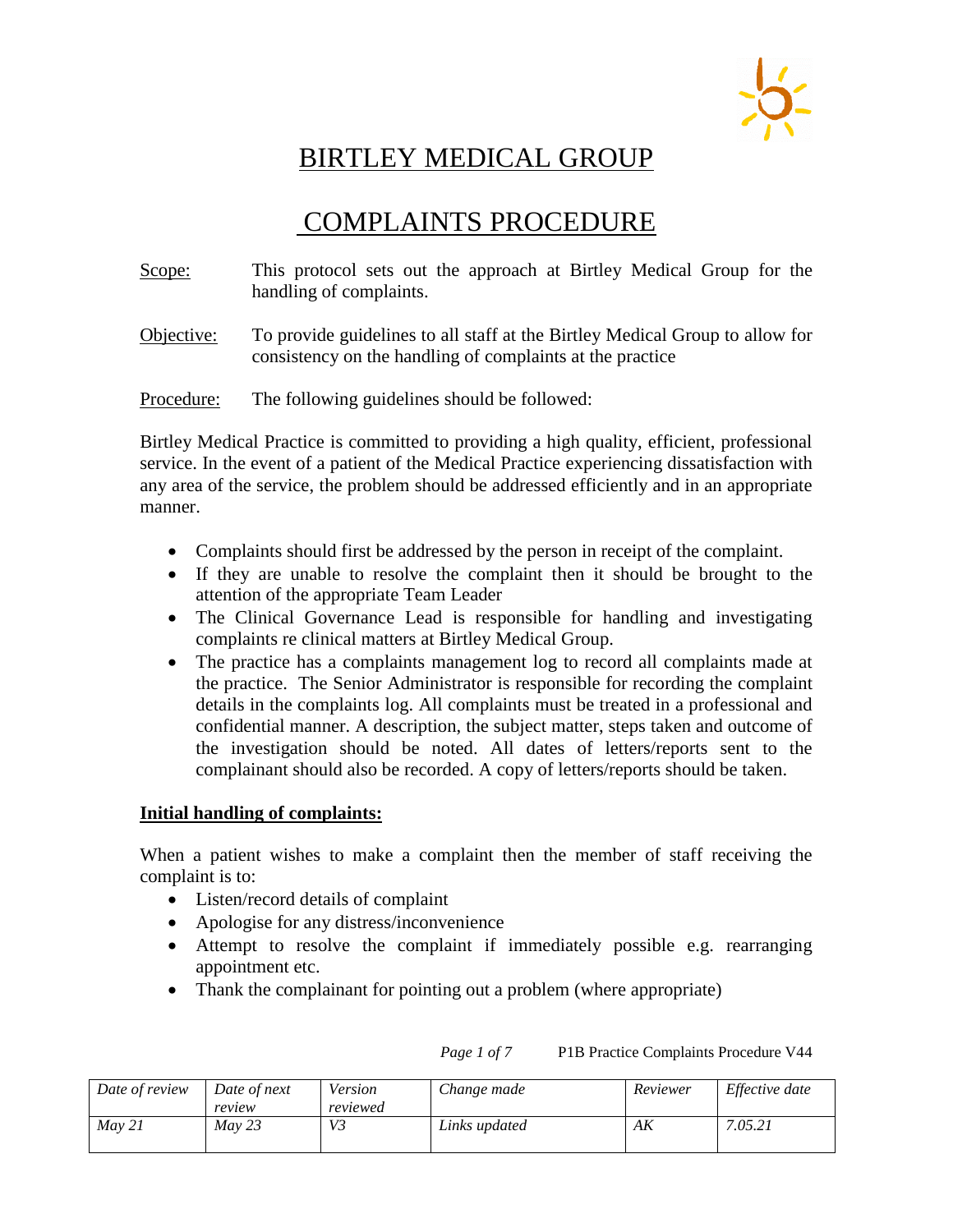

- If the complainant is unsatisfied or the complaint cannot be resolved, then the complainant should be referred to the appropriate team leader or the senior administrator
- If the Team Leader/Senior Administrator is unable to resolve the complaint, the complainant can make a formal complaint to the Practice in the following manner:
- Providing details to the Team Leader or the Senior Administrator by phone or in person
- By letter or by completing the Practice Complaints form (available from Reception) or
- By using the Contact Form on the Practice website [http://birtleymedicalgroup.nhs.uk](http://birtleymedicalgroup.nhs.uk/)

A response will be sent by the Senior Administrator within three working days of receiving the complaint, acknowledging the complaint and advising we will aim to respond within 28 working days. This correspondence will also include a copy of the Patient Complaints Leaflet (Appendix 1)

Following investigation, the Practice Manager or the Clinical Lead (as appropriate) will write to the complainant detailing the outcome of the investigation *or*

Will telephone the complainant and invite them to attend a meeting at the Practice to further discuss their complaint. The complaint should be resolved at this meeting if possible.

## **Investigation of complaint:**

- The Team Leader should discuss the complaint with the implicated member of staff to establish their recollection of events.
- If the complaint is against the Team Leader, then the complaint should be referred to the Practice Manager for investigation.
- The full response to the complainant is to be signed by the responsible person, and include:
	- 1. An explanation of how the complaint was considered;

*Page 2 of 7* P1B Practice Complaints Procedure V44

| Date of review | Date of next | Version  | Change made   | Reviewer | Effective date |
|----------------|--------------|----------|---------------|----------|----------------|
|                | review       | reviewed |               |          |                |
| Mav 21         | Mav 23       | V3       | Links updated | АK       | 7.05.21        |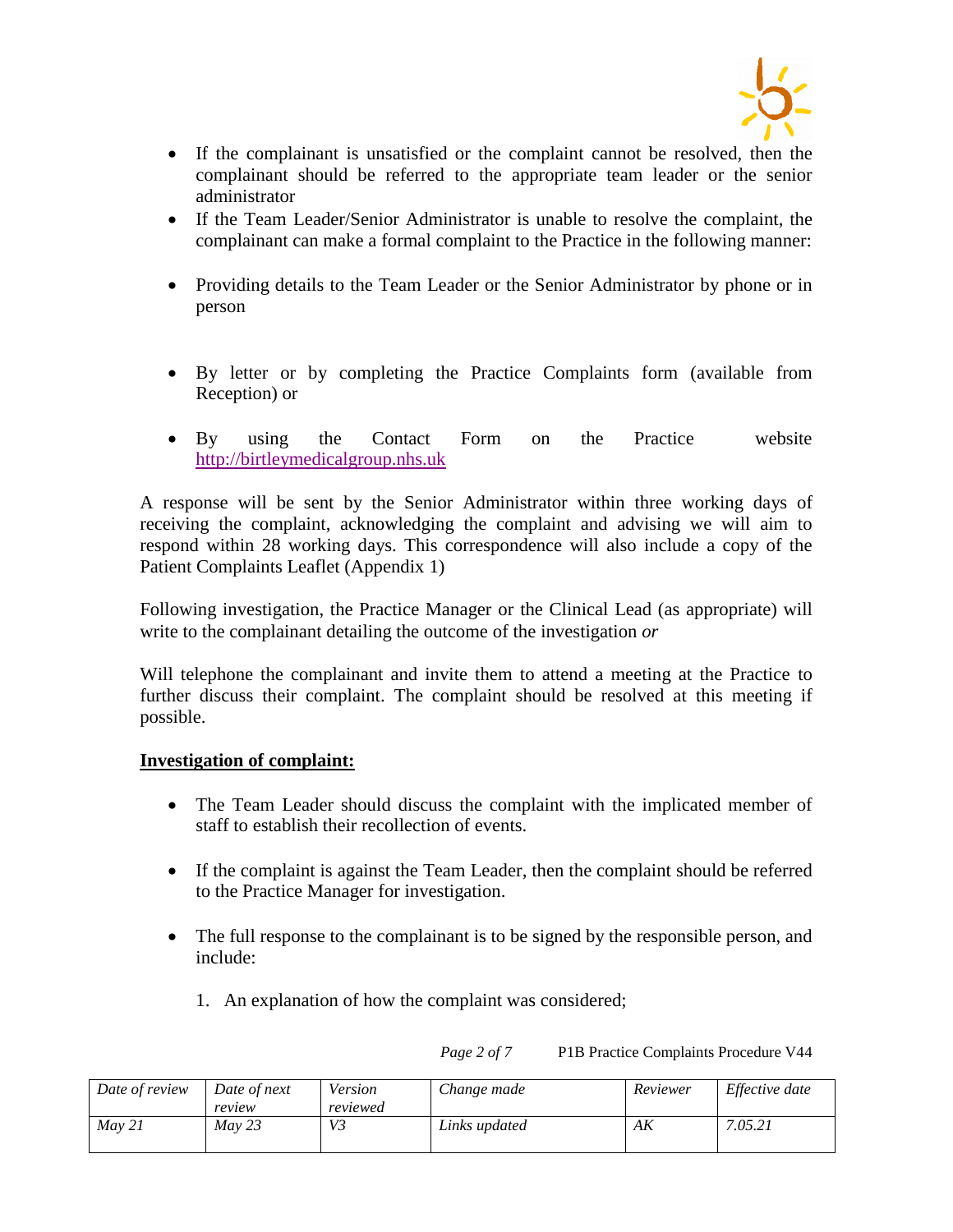

- 2. The conclusions reached in relation to the complaint and any remedial action that will be needed;
- 3. If it is not possible to send the complainant a response in the agreed period it is necessary to write to the complainant explaining why. Then a response is to be sent to the complainant as soon as is reasonably practicable.

#### **Further Action:**

If a complainant isn't satisfied with the outcome of their complaint they should be advised they can write to the Ombudsman at

The Parliamentary and Health Service Ombudsman Millbank Tower Millbank London SW1P 4QP

Telephone: 0345 015 4033 <https://www.ombudsman.org.uk/>

All complainants are also entitled to access if they so wish, the North East NHS Independent Complaints Advocacy (ICA), should they need assistance with making a complaint. They can be contacted at:

Aidan House Sunderland Road Gateshead NE8 3HU

Telephone 0808 802 3000

Email: [ica@carersfederation.co.uk](mailto:ica@carersfederation.co.uk)

## **Review of complaints:**

*Page 3 of 7* P1B Practice Complaints Procedure V44

| Date of review | Date of next | Version  | Change made   | Reviewer | Effective date |
|----------------|--------------|----------|---------------|----------|----------------|
|                | review       | reviewed |               |          |                |
| Mav 21         | Mav 23       | V3       | Links updated | АK       | 7.05.21        |
|                |              |          |               |          |                |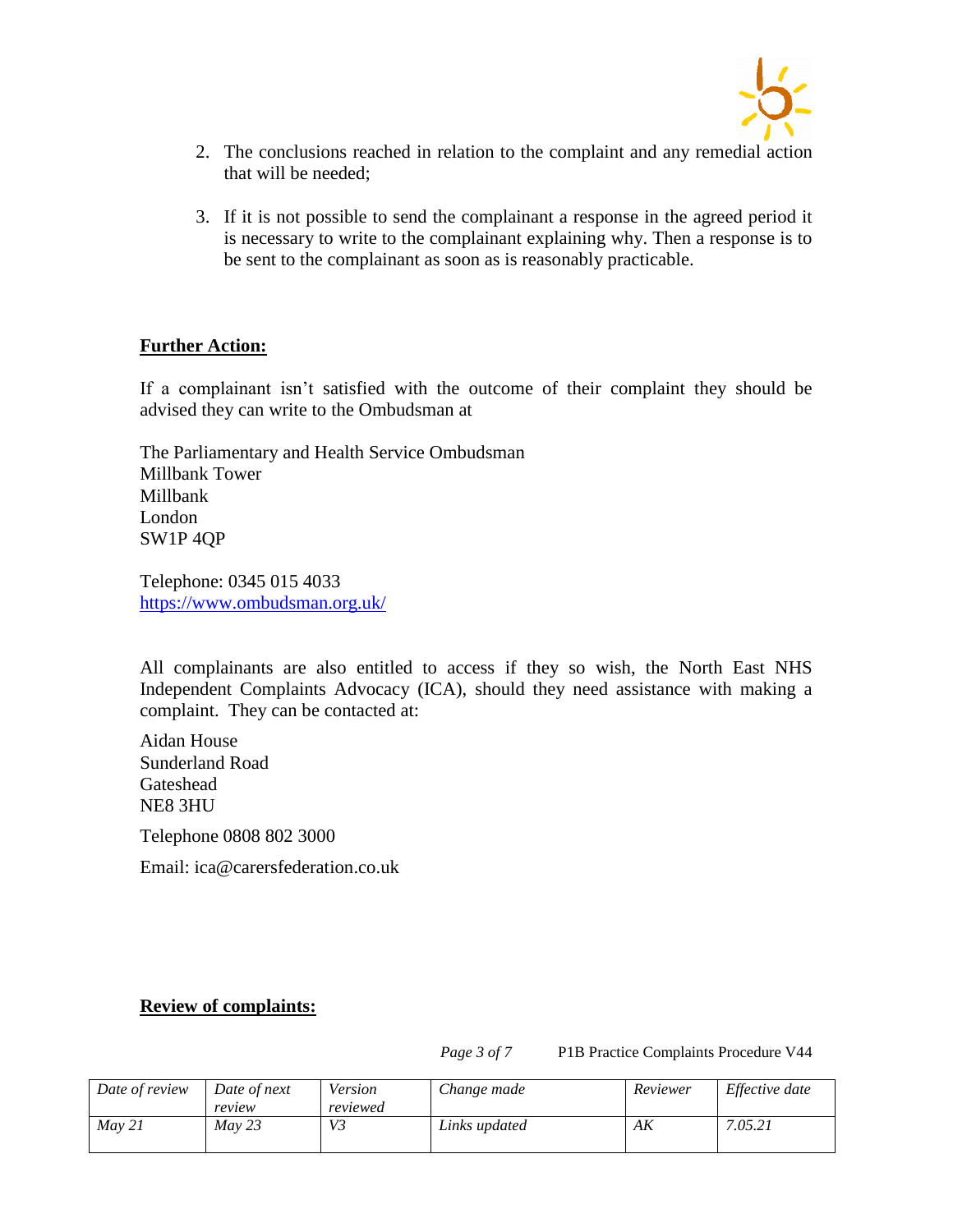

Complaints received by the practice are to be reviewed at staff meetings to ensure that learning points are shared. A report on complaints is to be submitted to the NHS England annually (year ending 31st March).

**Please note:** Complaints may be received in writing or orally. Where a patient is unable to communicate a complaint by either means on their own, then arrangements should be made to facilitate the giving of the complaint.

Complaints can be made up to 12 months after the incident that gave rise to the complaint, or from when the complainant was made aware of it. Beyond this timescale it is at the discretion of the practice as to whether to investigate the matter.

*Page 4 of 7* P1B Practice Complaints Procedure V44

| Date of review | Date of next | Version  | Change made   | Reviewer | Effective date |
|----------------|--------------|----------|---------------|----------|----------------|
|                | review       | reviewed |               |          |                |
| Mav 21         | Mav 23       | V3       | Links updated | АK       | 7.05.21        |
|                |              |          |               |          |                |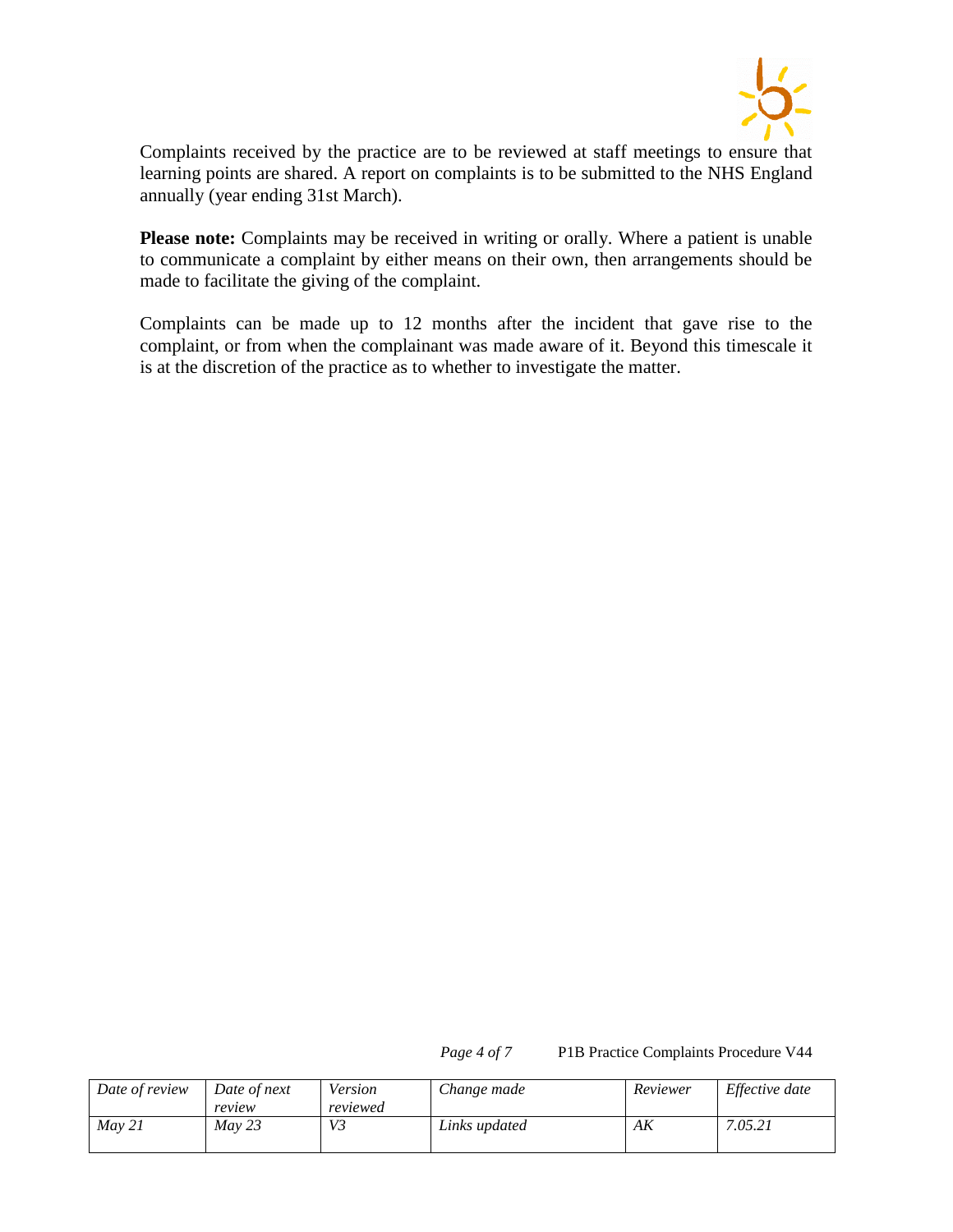

#### **Appendix 1 Birtley Medical Group Complaints Procedure**

If you're not happy with the care or treatment you've received you have the right to complain, have your complaint investigated, and be given a full and prompt reply. Most issues can be resolved informally. We would suggest you first try to have a discussion with your doctor or a member of staff. A formal complaint takes time and minor issues are often resolved quicker if you can speak to someone.

NHS England calls this informal process 'local resolution' and urges everyone to see if things can be solved there and then before they escalate to a real problem. However, if despite everything this doesn't solve your problem, or even if it does but you would still like to make a formal complaint, you can follow the NHS complaints procedure as described below.

#### **The NHS Complaints Process**

#### **Stage one: Making a complaint**

If you don't feel like you can solve issues informally then you can make a formal complaint to the Practice. We aim to acknowledge complaints within 3 working days. If you cannot make a complaint yourself, then you can ask someone else to do it for you. You can also contact North East NHS Independent Complaints Advocacy (ICA), should you need assistance with making a complaint. They can be contacted on 0808 802 3000 or by email at [ica@carersfederation.co.uk](mailto:ica@carersfederation.co.uk)

The Practice Manger and the Clinical Governance Lead GP meet every week to look at any complaints received and to discuss any actions necessary. At this stage we may write to the complainant advising of actions taken or a meeting may be offered to discuss the complaint in more detail.

The doctor may need to review the notes, reflect on the case, and sometimes request advice from a professional body. Occasionally it may be necessary to gain information from other sources, for example, hospital letters. Once all the information is available the case is then discussed again with the Clinical Lead GP who then writes to the complainant stating the findings, offering apologies on behalf of the Practice or staff where appropriate, and offering a meeting with the complainant. Where it is clear something should be done differently in future or where there is a useful learning point, these are further discussed in Significant Event meetings held at the Practice.

| Date of review | Date of next<br>review | Version<br>reviewed | Change made   | Reviewer | Effective date |
|----------------|------------------------|---------------------|---------------|----------|----------------|
| Mav 21         | Mav 23                 | V3                  | Links updated | АK       | 7.05.21        |

*Page 5 of 7* P1B Practice Complaints Procedure V44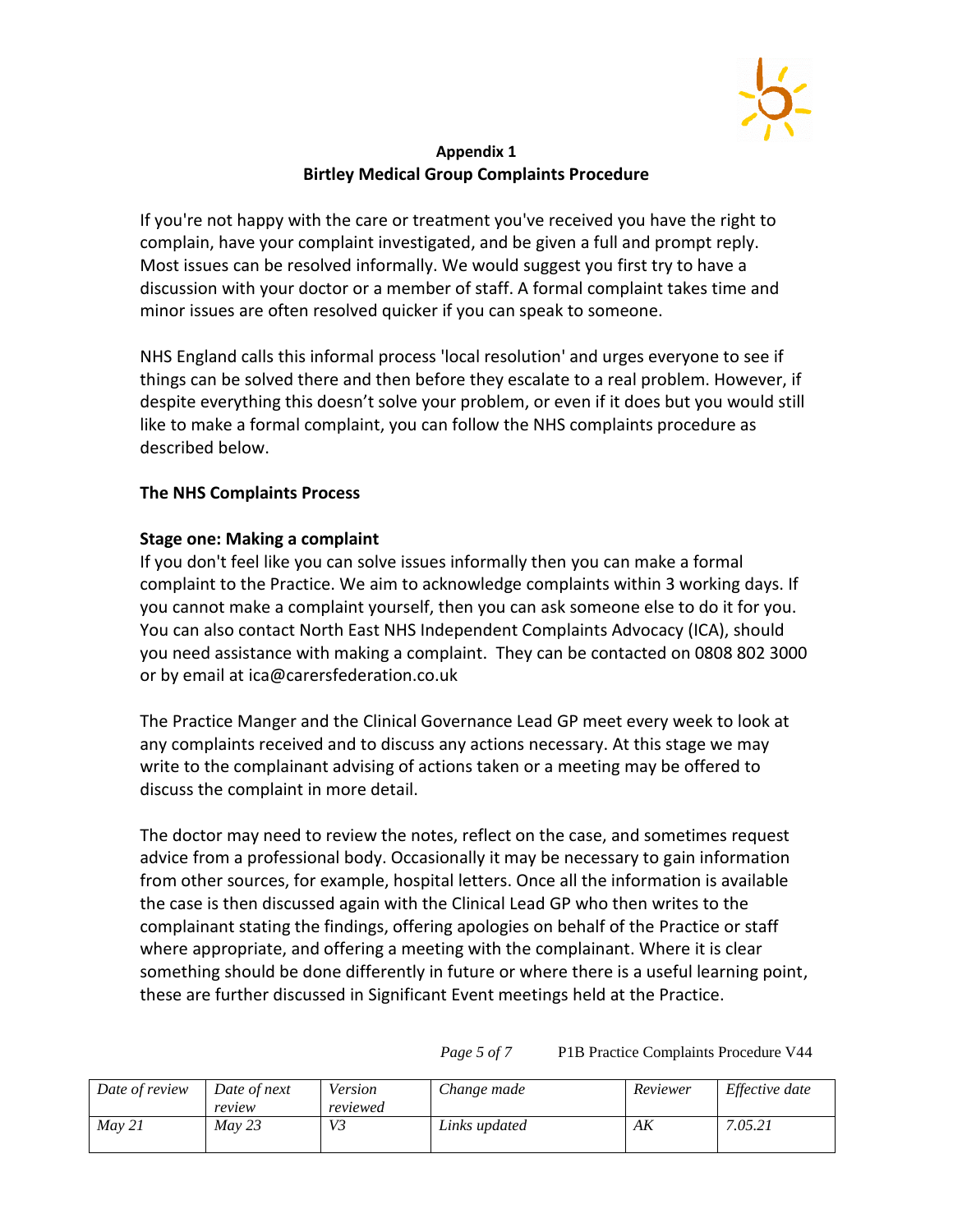

However, if you feel too uncomfortable to complain to the Practice directly then you can make a complaint to the commissioner of the services instead. Such complaints should be directed to:

NHS England PO Box 16738 Redditch B97 9PT

Or by telephone to 0300 311 22 33 Or by email to: [england.contactus@nhs.net](mailto:england.contactus@nhs.net)

Please ensure you state 'For the attention of the complaints manager' in the subject line.

**Please Note:** if you have already complained to the Practice then NHS England will not be able to reinvestigate the same concerns. In this case you should proceed to [stage two](http://www.nhs.uk/choiceintheNHS/Rightsandpledges/complaints/Pages/NHScomplaints.aspx#stage2)  [of the complaints process.](http://www.nhs.uk/choiceintheNHS/Rightsandpledges/complaints/Pages/NHScomplaints.aspx#stage2)

## **Stage two: I am not happy with the outcome of my complaint**

If you are unhappy with the outcome of your complaint you can refer the matter to the Parliamentary and Health Service Ombudsman, who is independent of the NHS and government. Complaints should be addressed to

The Parliamentary and Health Service Ombudsman Millbank Tower Millbank London SW1P 4QP

Telephone: 0345 015 4033 <https://www.ombudsman.org.uk/>

## **When should I complain?**

*Page 6 of 7* P1B Practice Complaints Procedure V44

| Date of review | Date of next<br>review | Version<br>reviewed | Change made   | Reviewer | Effective date |
|----------------|------------------------|---------------------|---------------|----------|----------------|
| Mav 21         | Mav 23                 | V <sub>3</sub>      | Links updated | АK       | 7.05.21        |